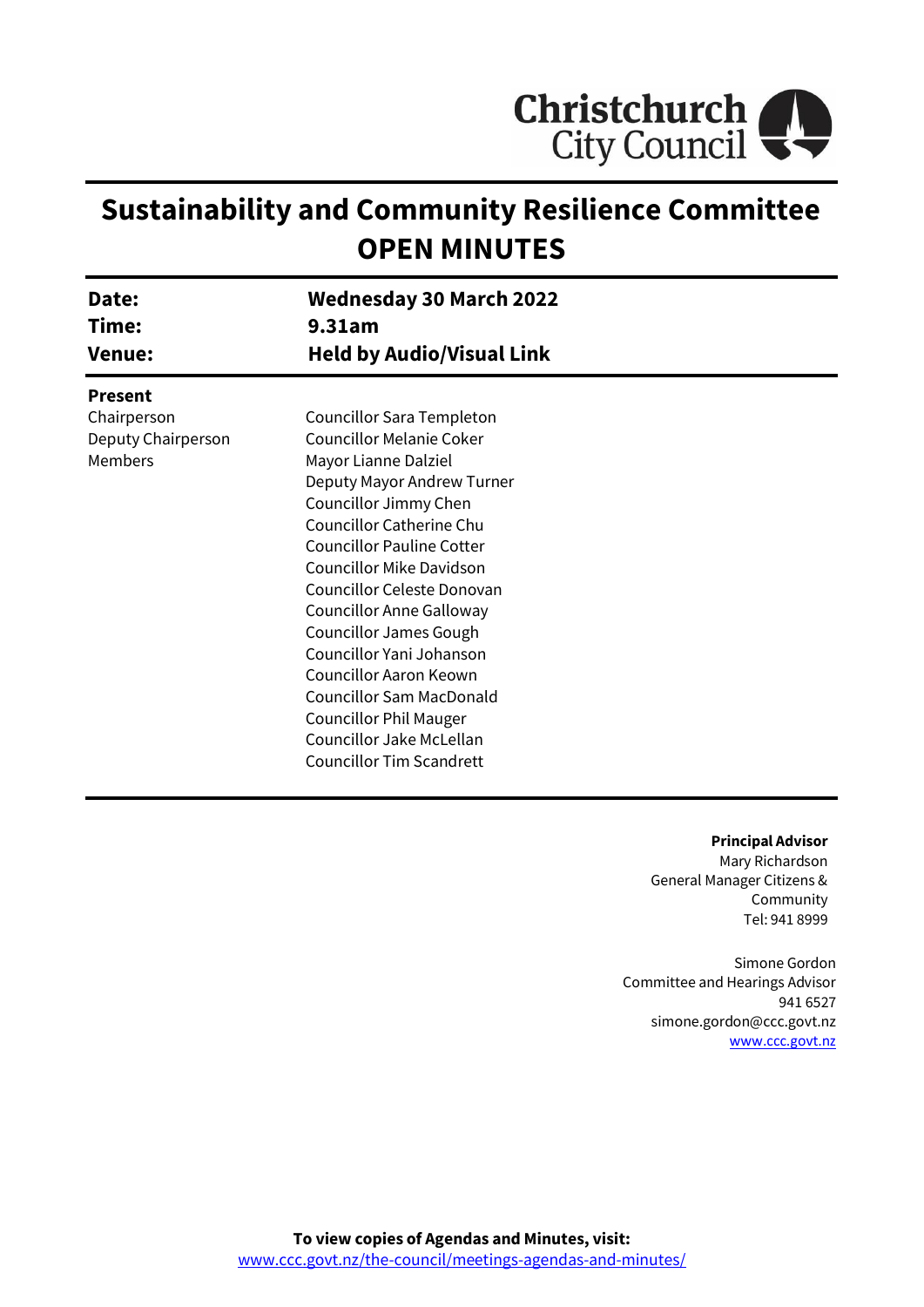

**Part A Matters Requiring a Council Decision**

- **Part B Reports for Information**
- **Part C Decisions Under Delegation**

**Karakia Tīmatanga**: Given by Councillor Galloway.

The agenda was dealt with in the following order.

## **1. Apologies Ngā Whakapāha**

## **Part C Committee Resolved SACRC/2022/00006**

That the apologies received from The Mayor for lateness be accepted.

Councillor Templeton/Councillor Chen **Carried**

## **2. Declarations of Interest Ngā Whakapuaki Aronga**

## **Part B**

Councillor Templeton declared an interest in Officer Recommendation 2 in Item 11.

## **3. Confirmation of Previous Minutes Te Whakaāe o te hui o mua**

## **Part C**

## **Committee Resolved SACRC/2022/00007**

That the minutes of the Sustainability and Community Resilience Committee meeting held on Wednesday, 2 February 2022 be confirmed.

Councillor Scandrett/Deputy Mayor **Carried**

## **4. Public Forum Te Huinga Whānui**

### **Part B**

## **4.1 Sustainable Coastlines**

Emma Hunter presented her MSc research on the "Quantification and Characterisation of Pre-Production Pellet Pollution in the Avon-Heathcote Estuary/Ihutai, Aotearoa-New Zealand" to raise awareness of this issue and encourage discussion around solutions. In addition, Emma introduced the work that she is doing with Sustainable Coastlines.

### **Attachments**

A 4.1 Emma Hunter - Presentation  $\Rightarrow$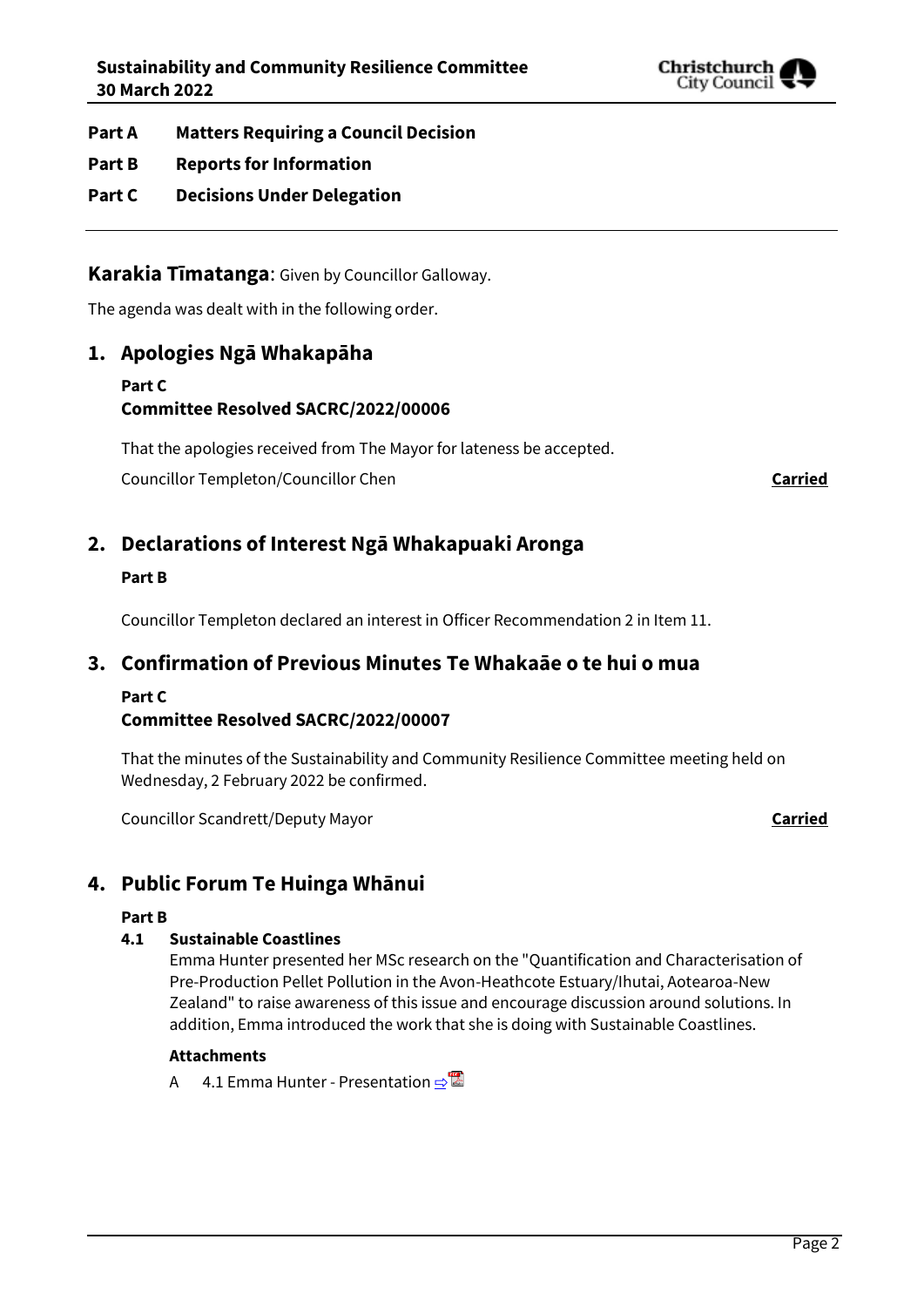## **4.2 Historic Places Canterbury**

Mark Gerrard spoke on behalf of Historic Places Trust Canterbury regarding the Council's Heritage Strategy. Mr Gerrard gave feedback on the Trust's concerns with the Council's application of the strategy, especially in regards to adopting a whole life of carbon cycle when costing buildings and demolitions.

The Committee requested that Mr Gerrard be sent a copy of the report regarding the demolition of Centennial Hall.

#### **Attachments**

A 4.2 Mark Gerrard - Presentation **[⇨](../../../RedirectToInvalidFileName.aspx?FileName=SACRC_20220330_MAT_7538.PDF#PAGE=12)</u>** 

## **5. Deputations by Appointment Ngā Huinga Whakaritenga**

### **Part B**

There were no deputations by appointment.

## **6. Presentation of Petitions Ngā Pākikitanga**

### **Part B**

There was no presentation of petitions.

## **7. Te Tira Kāhikuhiku - December 2021, February 2022 and March 2022 Minutes**

#### **Committee Comment**

1. The Committee requested an update with a table of all leases and licences of Red Zone land currently held, when they expire, and what the proposal is going forward for renewal rollovers and how this fits in with Council policy. This applies to Council owned land and land that will soon be owned by Council.

### **Committee Resolved SACRC/2022/00008**

That the Sustainability and Community Resilience Committee receives the Minutes from Te Tira Kāhikuhiku meetings held on the follow dates

- 9 December 2021
- 22 February 2022
- 15 March 2022

Councillor Cotter/Councillor Coker **Carried**

The Mayor joined the meeting at 10.00am during consideration of Item 10.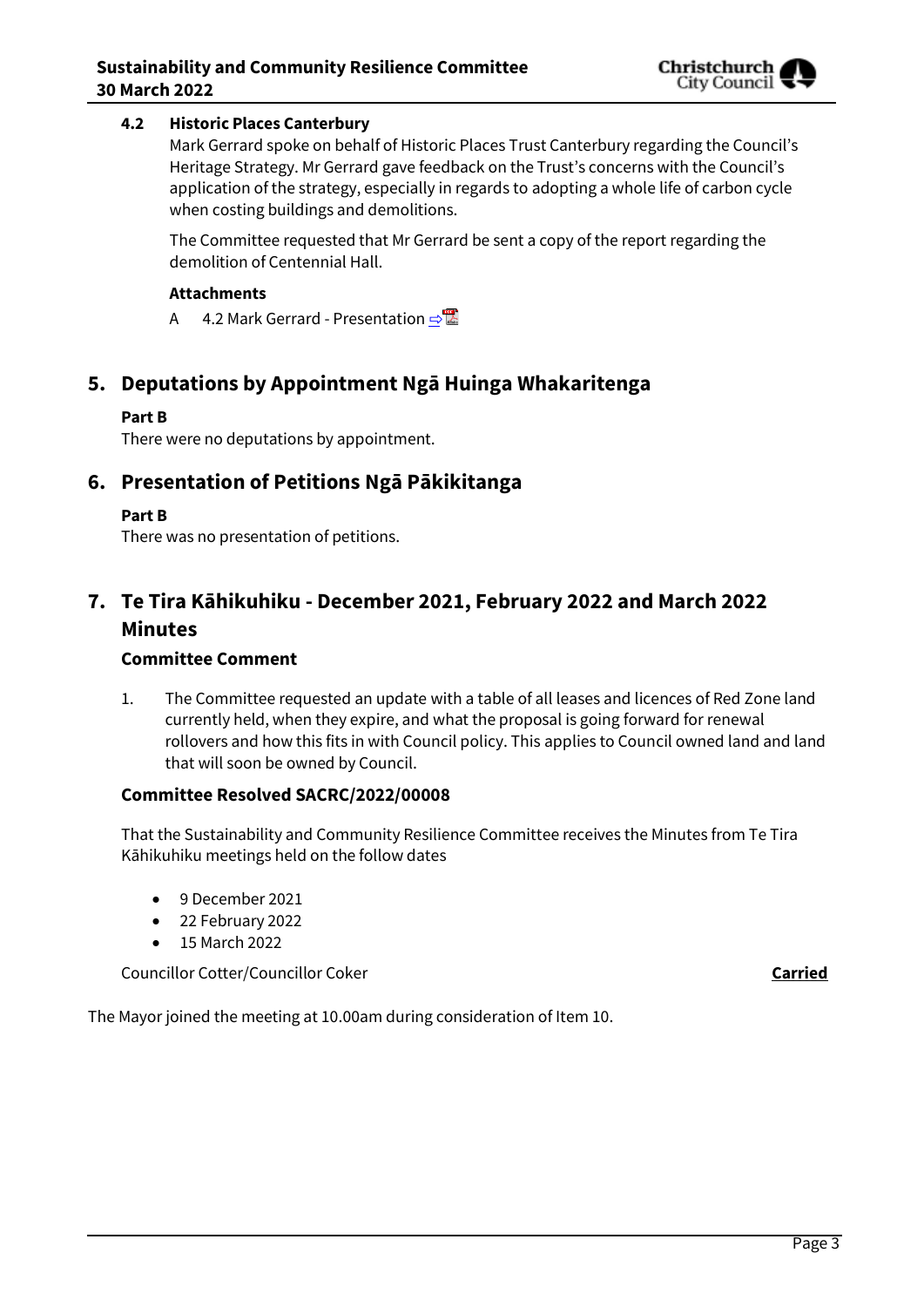

## **10. Christ's College FENZ Access Easement In Botanic Gardens Committee Resolved Officer Recommendations accepted without change SACRC/2022/00009**

## **Part C**

That the Sustainability and Community Resilience Committee, acting under the delegated authority of the Christchurch City Council:

- Approve pursuant to Section 48 of the Reserves Act 1977, the granting of a pedestrian 1. Right of Way easement with restricted access for only Fire and Emergency New Zealand (FENZ) purposes, to Christ's College Canterbury over that part of the Local Purpose (Botanic Garden) Reserve known as the Botanic Gardens (Part Reserve 25 in Record of Title 668229) shown as hashed blue area on the plan below at paragraph 5.5, subject to:
	- a. The acknowledgement that a public notice is not required in this instance.
	- b. A recommendation that the Chief Executive, using the Council's delegated authority from the Minister of Conservation, consents to the granting of an easement referred to in (1) above.
	- c. All necessary statutory consents under, but not limited to, the Resource Management Act and Building Control Act being obtained by Christ's College.
	- d. Christ's College meet their own and Council's costs associated with the creation and execution of this easement.
- Authorises the Property Consultancy Manager, should the easement be granted with the 2. consent of the Chief Executive, to conclude negotiations with Christ's College and to finalise the documentation required to implement the easement.

Councillor Mauger/Councillor Scandrett **Carried**

## **8. Community Facilities update report**

## **Committee Comment**

1. In discussing the Representation Review and changes to the Community Board structure, the Committee requested a briefing outlining the plan for the transition of the spaces that are being used, staffing and transitioning various community groups across to new Community Boards.

## **Committee Resolved Officer Recommendation accepted without change SACRC/2022/00010**

## **Part C**

That the Sustainability and Community Resilience Committee:

1. Receive the information in the Community Facilities update report.

Councillor Davidson/Councillor Coker **Carried**

### **Attachments**

A Community Facilities Update  $\Rightarrow$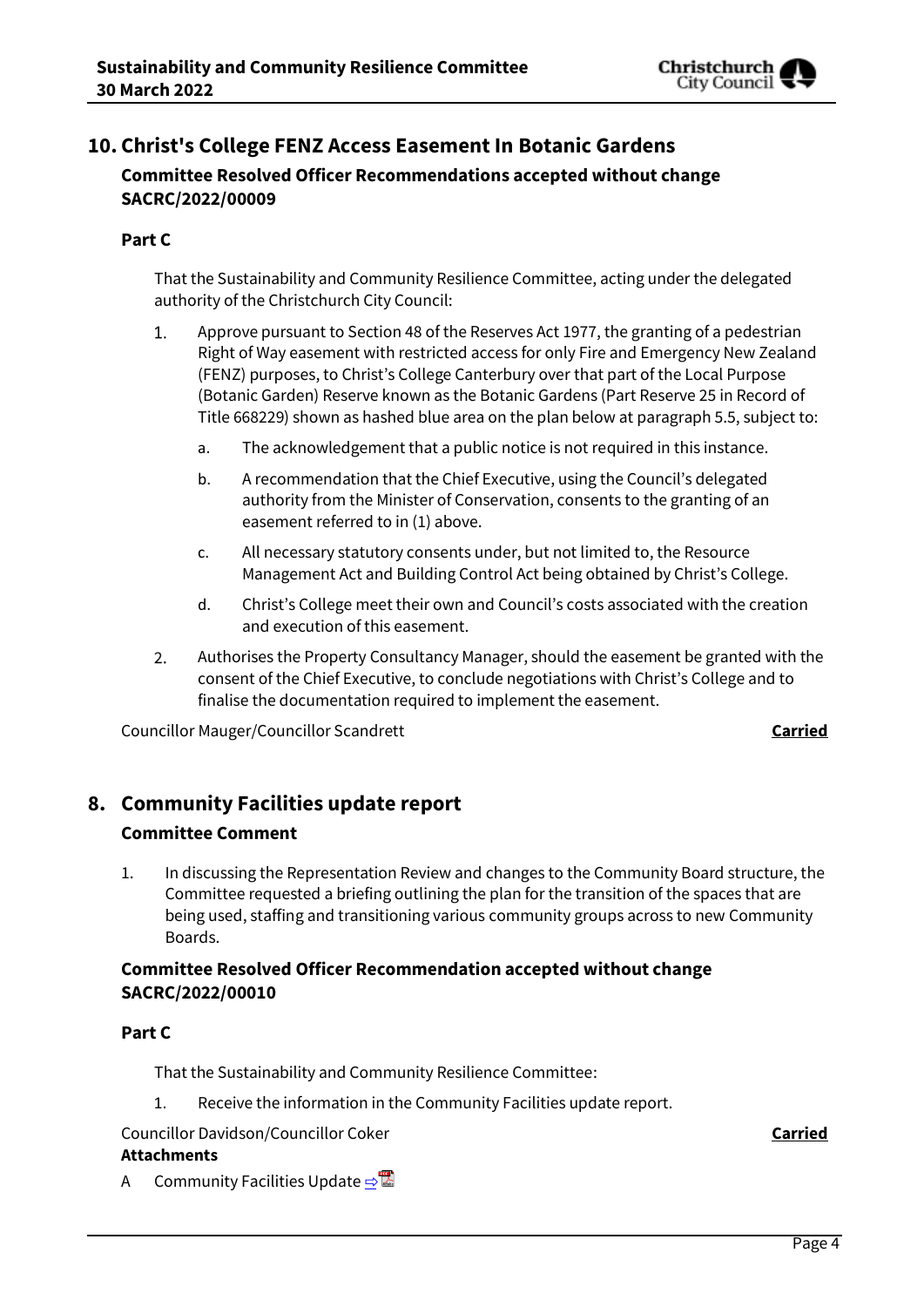

## **9. Heritage Incentive Grant Fund Applications**

## **Committee Comment**

- 1. The Committee requested for officers to check if unused Council owned slate stones can be donated to heritage projects.
- 2. The Committee resolved to defer Officer Recommendations 1-2 regarding St Michael and All Angels Church, to the Council meeting on 7 April 2022. This is to allow officers time to investigate additional funding avenues for the project.
- 3. Officer Recommendations 3 6 were accepted without change.

## **Officer Recommendations Ngā Tūtohu**

That the Sustainability and Community Resilience Committee:

- $1.$ Approve a grant of up to \$26,288 for conservation of the west Rose Window at St Michael and All Angels Church, 243 Durham Street South, Christchurch.
- Note that payment of the St Michael's Church grant is subject to the applicant entering a  $2.$ 10 year limited conservation covenant with the signed covenant having the Council seal affixed prior to registration against the property title.
- 3. Approve a grant of up to \$87,500 for conservation, upgrade, repair and maintenance works to St Barnabas Church Hall located at 8 Tui Street, Fendalton, Christchurch.
- 4. Note that payment of the St Barnabas Church Hall grant is subject to the applicant entering a 20 year limited conservation covenant with the signed covenant having the Council seal affixed prior to registration against the property title.
- 5. Re-approve the lapsed grant of up to \$5,136 for conservation and maintenance works to the heritage building located at 23 Mandeville Street, Christchurch.
- Approve a grant of up to \$5,692 for conservation and maintenance works to Kinsey 6. Cottage and Darkroom, Ferrymead Heritage Park, Christchurch.

## **Committee Resolved SACRC/2022/00011**

### **Part C**

That the Sustainability and Community Resilience Committee:

1. Defer the following Officer Recommendations to the Council meeting on 7 April 2022:

Officer Recommendation 1: *Approve a grant of up to \$26,288 for conservation of the west Rose Window at St Michael and All Angels Church, 243 Durham Street South, Christchurch.*

Officer Recommendation 2: *Note that payment of the St Michael's Church grant is subject to the applicant entering a 10 year limited conservation covenant with the signed covenant having the Council seal affixed prior to registration against the property title.*

- $2.$ Approve a grant of up to \$87,500 for conservation, upgrade, repair and maintenance works to St Barnabas Church Hall located at 8 Tui Street, Fendalton, Christchurch.
- 3. Note that payment of the St Barnabas Church Hall grant is subject to the applicant entering a 20 year limited conservation covenant with the signed covenant having the Council seal affixed prior to registration against the property title.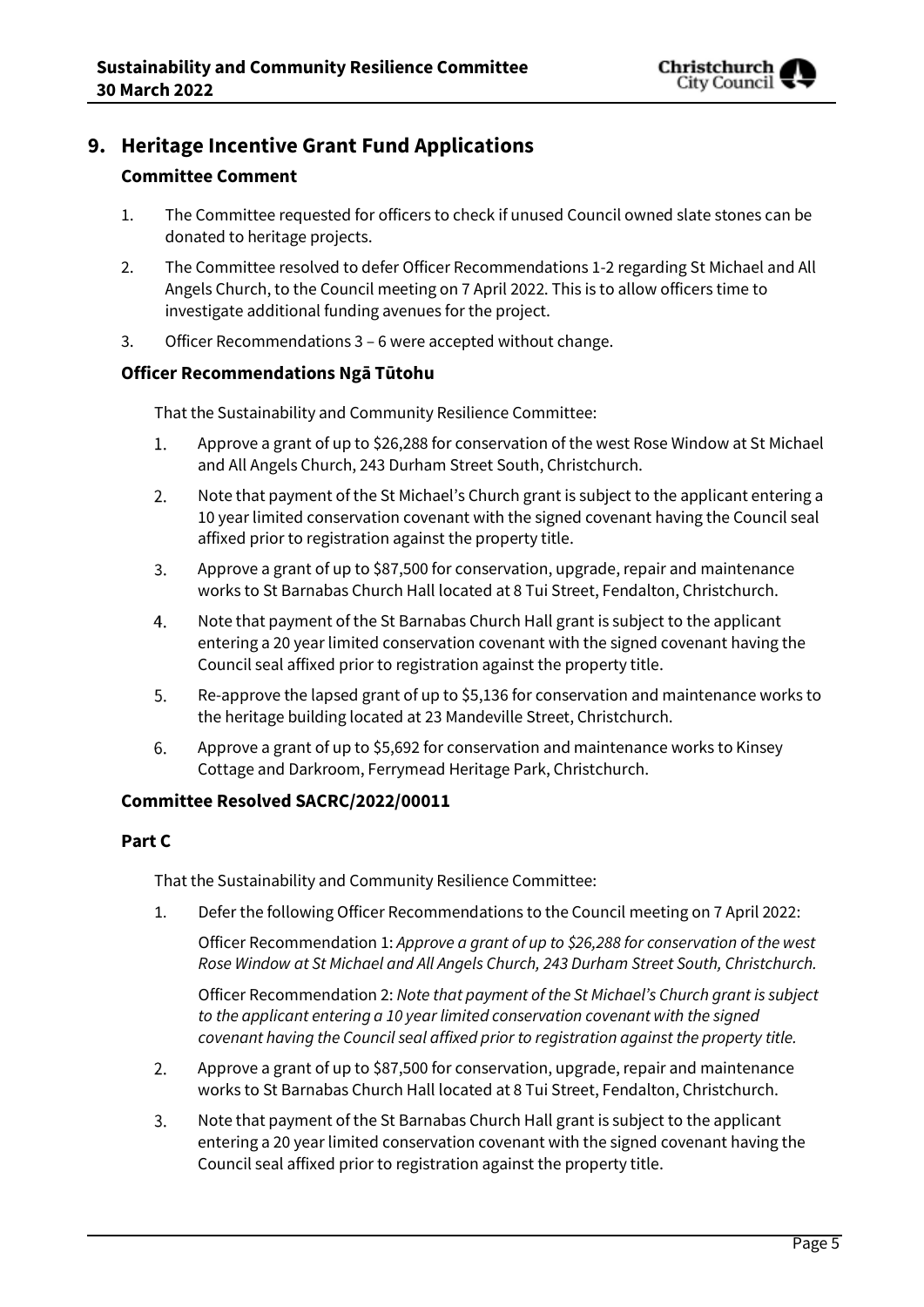

- Re-approve the lapsed grant of up to \$5,136 for conservation and maintenance works to  $4.$ the heritage building located at 23 Mandeville Street, Christchurch.
- 5. Approve a grant of up to \$5,692 for conservation and maintenance works to Kinsey Cottage and Darkroom, Ferrymead Heritage Park, Christchurch.

Councillor Templeton/Councillor Davidson **Carried**

The Mayor left the meeting at 11.11am during consideration of item 11. The meeting adjourned from 11.11am and reconvened at 11.16am.

## **11. Community Applications to the 2021/22 Capital Endowment Fund Committee Comment**

- 1. Councillor Galloway provided a brief update to the Committee on the Mayors Welfare Fund.
- 2. Officer recommendations 1, 3 and 4 were considered together and were accepted by the Committee without change.
- 3. An amendment for the funding for Woolston Brass (Officer Recommendation 2) was considered and voted on separately. The amendment resolved to increase Woolston Brass' initial funding allocation from \$200,000 to \$270,000 from the 2021/22 Capital Endowment Fund. The Committee then approved an additional funding allocation of \$130,000 from the 2023/24 Capital Endowment Fund. (Refer to Resolutions 4 and 5)

## **Officer Recommendations Ngā Tūtohu**

That the Sustainability and Community Resilience Committee:

- 1. Makes a grant of \$300,000 from the 2021/22 Capital Endowment Fund to The Society of St Vincent de Paul towards construction of the Pavitt Street Social Housing Project
	- a. Payment will be released in one instalment of \$300,000 on receipt of evidence that satisfactory fundraising has been achieved to make the project viable no later than 30 June 2023, approved by the Head of Community Support & Partnerships Unit.
	- b. Reporting is to be submitted 12 monthly and upon completion of the Pavitt Street Social Housing Project.
- $2.$ Makes a grant of \$200,000 from the 2021/2022 Capital Endowment Fund to Woolston Brass for Band Room.
	- a. Payment will be released in one instalment of \$200,000 on receipt of evidence that satisfactory fundraising has been achieved to make the project viable no later than 30 June 2023, approved by the Head of Community Support & Partnerships Unit.
	- b. Reporting is to be submitted 12 monthly, and upon completion of the Dampier Street rebuild.
- $3.$ Makes a grant of \$200,000 from the 2021/22 Capital Endowment Fund to North Avon BMX Club for the Bexley Reserve Pumptrack construction costs.
	- a. Funding to be released as one instalment of \$200,000 on receipt of evidence that satisfactory fundraising has been achieved to make the project viable no later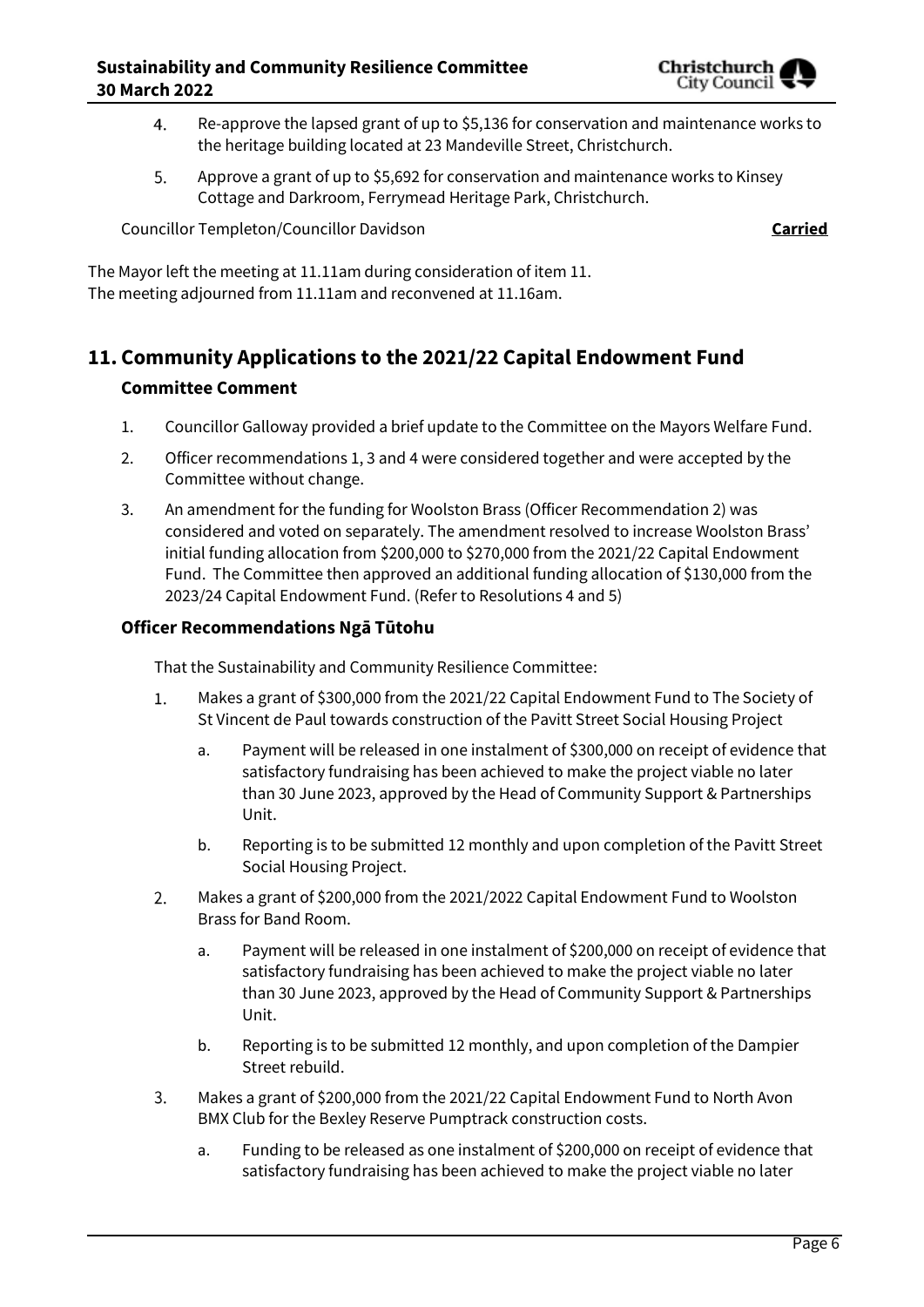than 30 June 2023, approved by the Head of Community Support & Partnerships Unit.

- b. Funding to be released as one instalment of \$200,000 on receipt of evidence that the fundraising and appropriate consents are completed, approved by Unit Manager Community Support and Partnerships.
- 4. Makes a grant of \$100,000 from the 2021/2022 Capital Endowment Fund to Canterbury Softball for upgrading the softball diamonds to artificial surfaces.
	- a. Funding to be released in one instalment of \$100,000 conditional on Community Board approval for the upgrade and on receipt of evidence that satisfactory fundraising has been achieved to make the project viable no later than 30 June 2023, approved by the Head of Community Support & Partnerships Unit.
	- b. Reporting is to be submitted 12 monthly, and upon completion of the instalment of surfaces.

## **Committee Resolved SACRC/2022/00012**

### **Part C**

That the Sustainability and Community Resilience Committee:

- $1.$ Makes a grant of \$300,000 from the 2021/22 Capital Endowment Fund to The Society of St Vincent de Paul towards construction of the Pavitt Street Social Housing Project
	- a. Payment will be released in one instalment of \$300,000 on receipt of evidence that satisfactory fundraising has been achieved to make the project viable no later than 30 June 2023, approved by the Head of Community Support & Partnerships Unit.
	- b. Reporting is to be submitted 12 monthly and upon completion of the Pavitt Street Social Housing Project.
- Makes a grant of \$200,000 from the 2021/22 Capital Endowment Fund to North Avon  $2.$ BMX Club for the Bexley Reserve Pumptrack construction costs.
	- a. Funding to be released as one instalment of \$200,000 on receipt of evidence that satisfactory fundraising has been achieved to make the project viable no later than 30 June 2023, approved by the Head of Community Support & Partnerships Unit.

b. Funding to be released as one instalment of \$200,000 on receipt of evidence that the fundraising and appropriate consents are completed, approved by Unit Manager Community Support and Partnerships.

- $3.$ Makes a grant of \$100,000 from the 2021/2022 Capital Endowment Fund to Canterbury Softball for upgrading the softball diamonds to artificial surfaces.
	- a. Funding to be released in one instalment of \$100,000 conditional on Community Board approval for the upgrade and on receipt of evidence that satisfactory fundraising has been achieved to make the project viable no later than 30 June 2023, approved by the Head of Community Support & Partnerships Unit.
	- b. Reporting is to be submitted 12 monthly, and upon completion of the instalment of surfaces.

Councillor Davidson/Councillor Coker **Carried**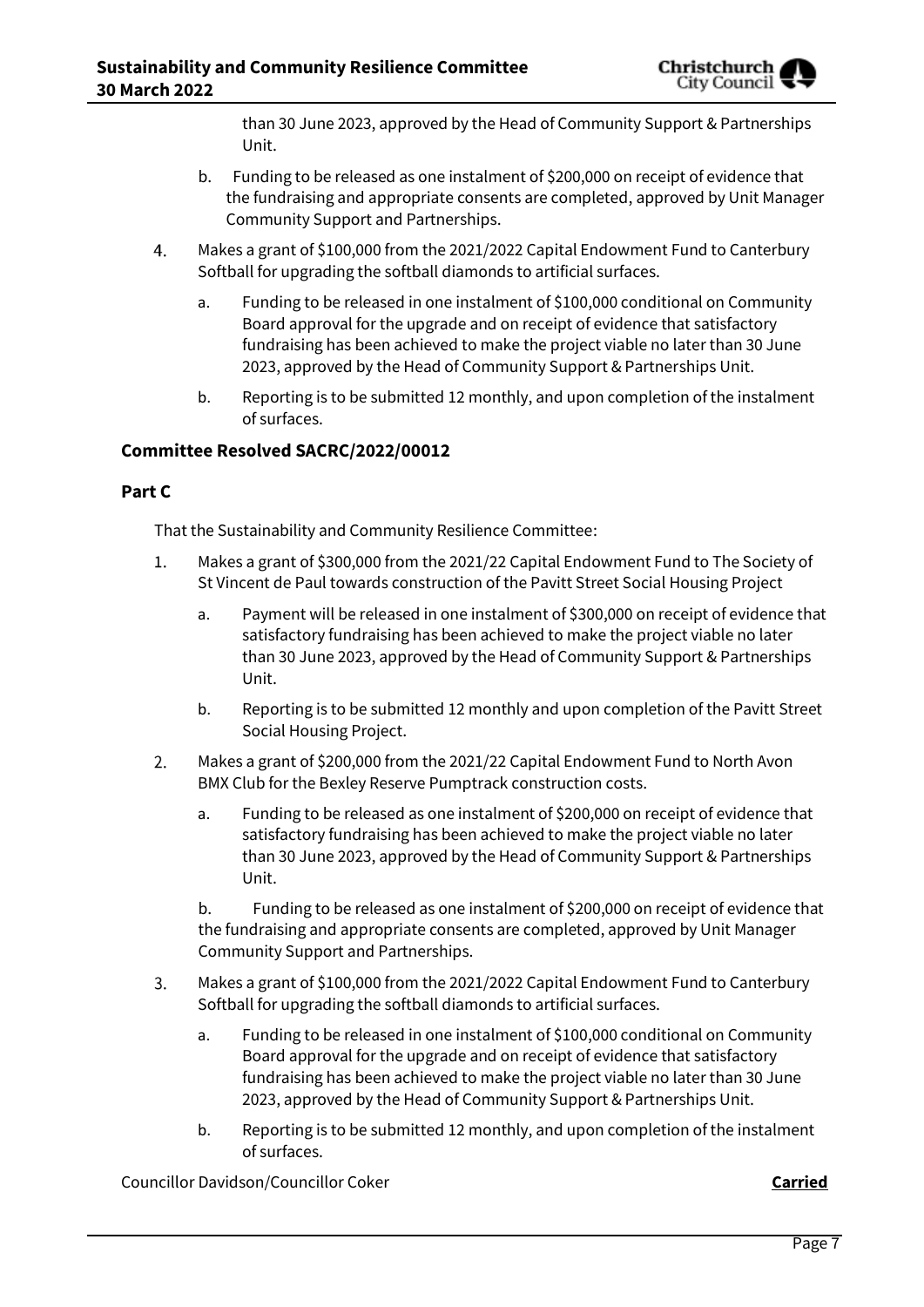

## Committee Resolved SACRC/2022/00013

#### Amendment Moved by Councillor Johanson and Seconded by Councillor Cotter

That the Sustainability and Community Resilience Committee:

1. Makes a grant of \$270,000 from the 2021/2022 Capital Endowment Fund to Woolston Brass for Band Room.

*The division was declared carried by 13 votes to 2 votes the voting being as follows:*

- *For: Councillor Coker, Deputy Mayor Turner, Councillor Chen, Councillor Chu, Councillor Cotter, Councillor Davidson, Councillor Donovan, Councillor Galloway, Councillor Johanson, Councillor Keown, Councillor Mauger, Councillor McLellan and Councillor Scandrett*
- *Against: Councillor Gough and Councillor MacDonald*
- *Abstained: Councillor Templeton*

Councillor Johanson/Councillor Cotter **Carried Committee Resolved SACRC/2022/00014**

#### Amendment Moved by Councillor Johanson and Seconded by Councillor Cotter

That the Sustainability and Community Resilience Committee:

- 2. Makes a grant of \$130,000 from 2023/24 Capital Endowment Fund to Woolston Brass for Band Room.
	- a. Payment will be released in two instalments of \$270,000 and \$130,000 on receipt of evidence that satisfactory fundraising has been achieved to make the project viable no later than 30 June 2024, approved by the Head of Community Support & Partnerships Unit.
	- b. Reporting is to be submitted 12 monthly, and upon completion of the Dampier Street rebuild.

*The division was declared carried by 13 votes to 2 votes the voting being as follows:*

- *For: Councillor Coker, Deputy Mayor Turner, Councillor Chen, Councillor Chu, Councillor Cotter, Councillor Davidson, Councillor Donovan, Councillor Galloway, Councillor Johanson, Councillor Keown, Councillor Mauger, Councillor McLellan and Councillor Scandrett*
- *Against: Councillor Gough and Councillor MacDonald*
- *Abstained: Councillor Templeton*

Councillor Johanson/Councillor Cotter **Carried**